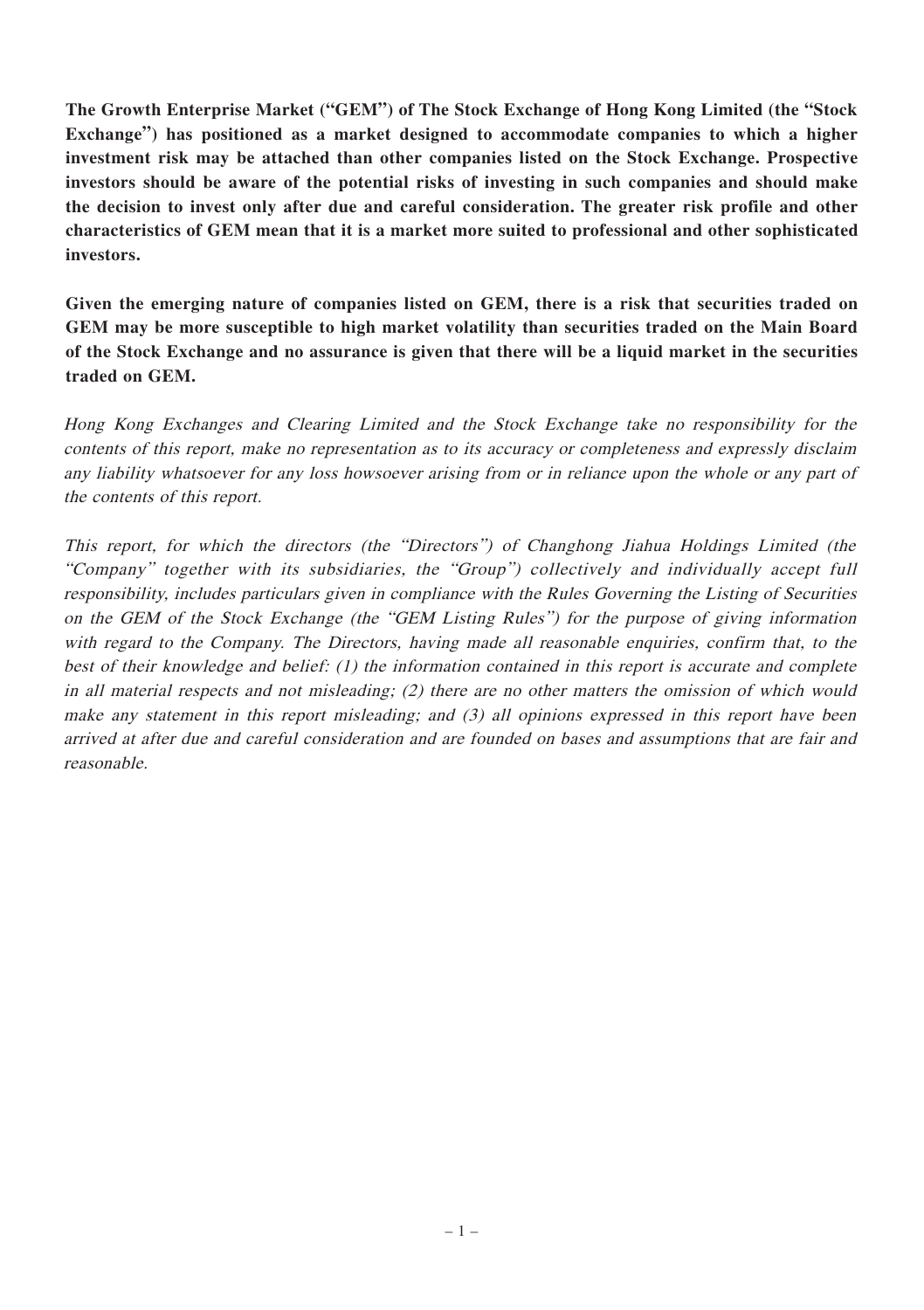# **HIGHLIGHTS**

The Group's consolidated revenue for the nine months period ended 30 September 2016 decreased by approximately 6.88% to HK\$13,195.21 million comparing with that for the same period in 2015. The Group achieved net profit of approximately HK\$170.65 million for the nine months ended 30 September 2016, representing an increase of approximately 39.95% comparing with that for the same period in 2015. This was due to a combination of various factors, including the scale down of the Group's consumer electronic products business, the fierce competition within the industry, the complicated global economy, the sluggish market demand, the influence of the Renminbi ("RMB") exchange rate fluctuation, the strengthening of product structure adjustment and cost control.

## **RESULTS**

The board of directors (the "Board") of the Company is pleased to announce the unaudited results of the Group for the three months period and nine months period ended 30 September 2016, together with the comparative figures for the corresponding periods of 2015, as follows:

|                                                             |                             | For the three months ended<br>30 September |                 |                 | For the nine months ended<br>30 September |  |
|-------------------------------------------------------------|-----------------------------|--------------------------------------------|-----------------|-----------------|-------------------------------------------|--|
|                                                             |                             | 2016                                       | 2015            | 2016            | 2015                                      |  |
|                                                             | <b>Notes</b>                | <b>HK\$'000</b>                            | <b>HK\$'000</b> | <b>HK\$'000</b> | <b>HK\$'000</b>                           |  |
| <b>Continuing operations</b>                                |                             |                                            |                 |                 |                                           |  |
| Revenue                                                     | $\mathcal{L}_{\mathcal{L}}$ | 4,166,049                                  | 5,597,380       | 13,195,207      | 14,169,944                                |  |
| Cost of sales                                               |                             | (4,013,366)                                | (5,403,628)     | (12, 661, 579)  | (13,628,645)                              |  |
| Gross profit                                                |                             | 152,683                                    | 193,752         | 533,628         | 541,299                                   |  |
| Other income                                                |                             | 10,407                                     | 1,390           | 12,120          | 9,409                                     |  |
| Administrative expenses                                     |                             | (34,009)                                   | (25, 642)       | (96, 717)       | (91, 536)                                 |  |
| Distribution and selling expenses                           |                             | (66, 049)                                  | (82, 414)       | (191, 537)      | (226, 207)                                |  |
| Profit from operation                                       |                             | 63,032                                     | 87,086          | 257,494         | 232,965                                   |  |
| Finance cost                                                |                             | (10,276)                                   | (41, 041)       | (36, 104)       | (68, 161)                                 |  |
| Profit before taxation                                      |                             | 52,756                                     | 46,045          | 221,390         | 164,804                                   |  |
| Income tax expense                                          | $\overline{4}$              | (9,196)                                    | (12,016)        | (51, 388)       | (39, 712)                                 |  |
| Profit for the period from continuing operations            |                             | 43,560                                     | 34,029          | 170,002         | 125,092                                   |  |
| <b>Discontinued operation</b>                               |                             |                                            |                 |                 |                                           |  |
| Profit/(Loss) from discontinued operation                   | 7                           | (141)                                      | (1,306)         | 644             | (3,160)                                   |  |
| Profit for the period                                       |                             | 43,419                                     | 32,723          | 170,646         | 121,932                                   |  |
| Profit for the period attributed to                         |                             |                                            |                 |                 |                                           |  |
| owners of the Company                                       |                             | 43,560                                     | 34,029          | 170,002         | 125,092                                   |  |
| -from continuing operations<br>-from discontinued operation | 7                           | (141)                                      | (1,306)         | 644             | (3,160)                                   |  |
|                                                             |                             |                                            |                 |                 |                                           |  |
|                                                             |                             | 43,419                                     | 32,723          | 170,646         | 121,932                                   |  |
| Earnings per share                                          |                             |                                            |                 |                 |                                           |  |
| From continuing and discontinued operations                 |                             |                                            |                 |                 |                                           |  |
| Basic and diluted (HK cents)                                | 5                           | 1.69                                       | 1.27            | 6.64            | 4.74                                      |  |
| From continuing operations                                  |                             |                                            |                 |                 |                                           |  |
| Basic and diluted (HK cents)                                | 5                           | 1.69                                       | 1.32            | 6.61            | 4.87                                      |  |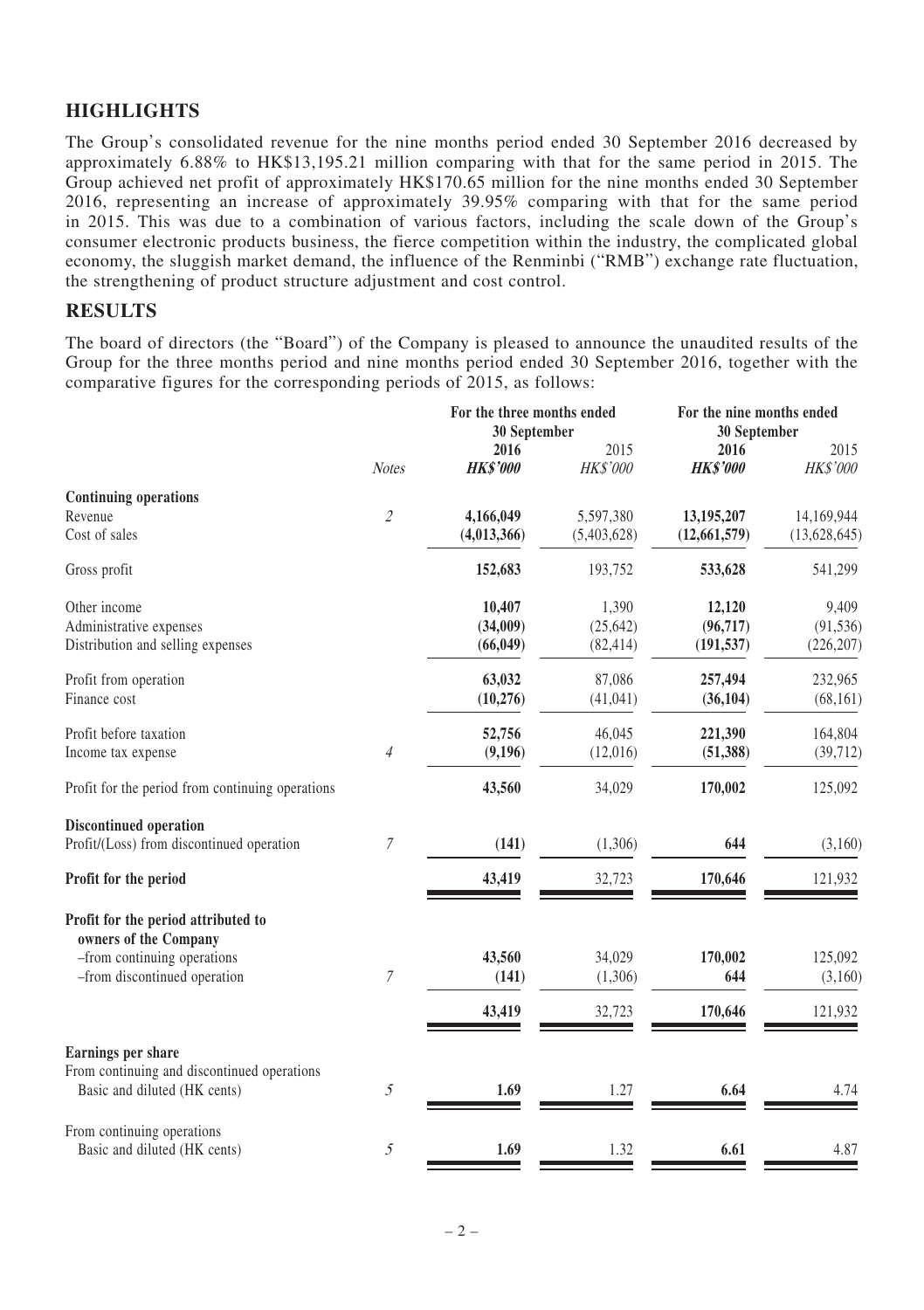Notes:

## **1. BASIS OF PREPARATION**

The unaudited quarterly financial statements have been prepared in accordance with Hong Kong Financial Reporting Standards ("HKFRSs") issued by the Hong Kong Institute of Certified Public Accountants (the "HKICPA"). In addition, these financial statements include applicable disclosures required by the GEM Listing Rules and by the Hong Kong Companies Ordinance (Cap. 622).

## **2. REVENUE**

The principal activities of the Group are the provision of professional integrated information technology ("IT") solutions and services, and distribution of IT corporate products, digital products, and self developed products.

Revenue represents net amount received and receivable for the sale of different types of IT products, self developed products, provision of professional integrated IT solutions and services and corresponding sales related taxes. The amounts of each significant category of revenue recognised in revenue for the period ended 30 September 2016 and 2015 are as follows:

|                              | 2016            | 2015            |
|------------------------------|-----------------|-----------------|
|                              | <b>HK\$'000</b> | <b>HK\$'000</b> |
| <b>IT Consumer Products</b>  | 6,941,161       | 10,043,962      |
| <b>IT Corporate Products</b> | 3,401,406       | 3,523,051       |
| Others                       | 2,852,640       | 602,931         |
|                              | 13, 195, 207    | 14,169,944      |

#### **3. SEGMENT INFORMATION**

The chief operating decision maker, for the purposes of resource allocation and assessment of segment performance focuses on types of goods or services delivered or provided as they collectively make strategic decision towards the Group's entity operation.

The Company had ceased Consumer Electronic Products segment since July 2015 after the business discontinuation of Changhong Overseas Development Limited ("CHOD") following an internal review of the Company in June 2015. For details, please refer note 7 and the paragraph headed "Business Review" of this report.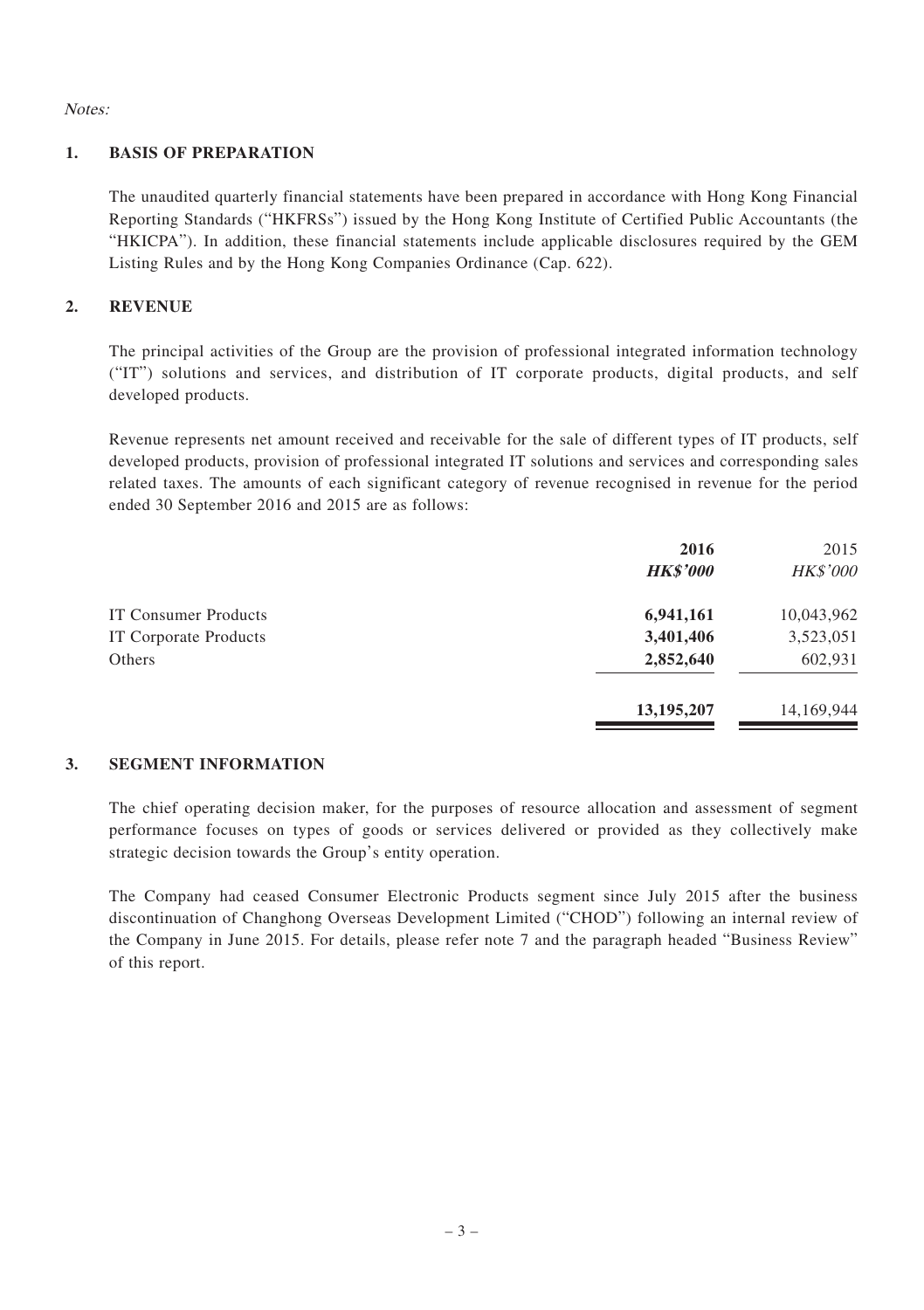The Group's reportable and operating segments are as follows:

- (a) IT Consumer Products distribution of IT consumer products which include mainly personal computers ("PC"), digital products and IT accessories.
- (b) IT Corporate Products distribution of IT corporate products which include mainly storage products, minicomputers, networking products, personal computer servers, intelligent building management system ("IBMS") products and unified communication and contact centre ("UC & CC") products.
- (c) Others distribution of smartphones and development of its own brand products but not limited to mobile location-based service ("LBS") products and provision of professional integrated IT solutions and services.

Segment profit represents the profit earned by each segment without allocation of other income, finance cost as well as unallocated head office and corporate expenses. The measure is for the purposes of resource allocation and performance assessment.

The following is an analysis of the Group's revenue and results by reportable and operating segment for the period ended 30 September 2016 and 2015:

|                                                   |                                               |                                                       | 2016                             |                                 |
|---------------------------------------------------|-----------------------------------------------|-------------------------------------------------------|----------------------------------|---------------------------------|
|                                                   | IT<br>Consumer<br>products<br><b>HK\$'000</b> | <b>IT</b><br>Corporate<br>products<br><b>HK\$'000</b> | <b>Others</b><br><b>HK\$'000</b> | <b>Total</b><br><b>HK\$'000</b> |
| Revenue                                           |                                               |                                                       |                                  |                                 |
| External sales                                    | 6,941,161                                     | 3,401,406                                             | 2,852,640                        | 13,195,207                      |
| Segment profit                                    | 112,952                                       | 201,915                                               | 17,872                           | 332,739                         |
| Other income                                      |                                               |                                                       |                                  | 12,120                          |
| Finance costs                                     |                                               |                                                       |                                  | (36, 104)                       |
| Unallocated head office and<br>corporate expenses |                                               |                                                       |                                  | (87, 365)                       |
| Profit before tax                                 |                                               |                                                       |                                  | 221,390                         |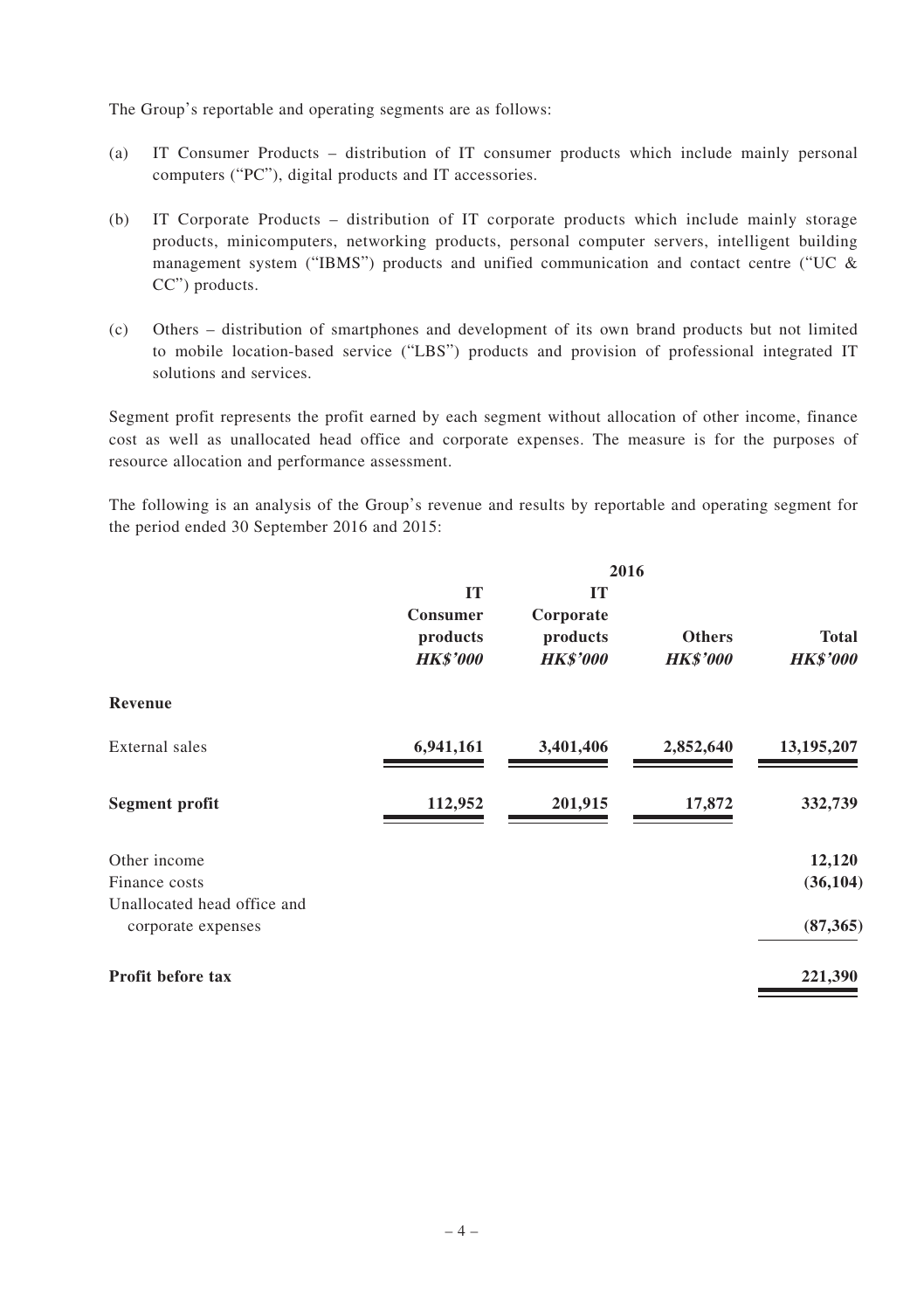|                             |            | 2015            |                 |                 |  |
|-----------------------------|------------|-----------------|-----------------|-----------------|--|
|                             | IT         | IT              |                 |                 |  |
|                             | Consumer   | Corporate       |                 |                 |  |
|                             | products   | products        | Others          | Total           |  |
|                             | HK\$'000   | <b>HK\$'000</b> | <b>HK\$'000</b> | <b>HK\$'000</b> |  |
| Revenue                     |            |                 |                 |                 |  |
| External sales              | 10,043,962 | 3,523,051       | 602,931         | 14,169,944      |  |
|                             |            |                 |                 |                 |  |
| Segment profit              | 96,719     | 213,532         | 4,841           | 315,092         |  |
| Other income                |            |                 |                 | 9,409           |  |
| Finance costs               |            |                 |                 | (68, 161)       |  |
| Unallocated head office and |            |                 |                 |                 |  |
| corporate expenses          |            |                 |                 | (91, 536)       |  |
| Profit before tax           |            |                 |                 | 164,804         |  |
|                             |            |                 |                 |                 |  |

### **Geographical information**

The following provides an analysis of the Group's sales by geographical market for the period ended 30 September 2016 and 2015, based on the origin of the goods:

|                 | 2016<br><b>HK\$'000</b> | 2015<br><b>HK\$'000</b> |
|-----------------|-------------------------|-------------------------|
| Mainland, China | 13,158,061              | 14, 143, 677            |
| Other regions   | 37,146                  | 26,267                  |
|                 | 13, 195, 207            | 14,169,944              |

## **4. INCOME TAX EXPENSE**

Taxes on profit assessable elsewhere have been calculated at the rates of tax prevailing in the countries or regions in which the Group operates, based on existing legislations, interpretations and practices in respect thereof.

Hong Kong profits tax is calculated at 16.5% of the estimated assessable profit for the period ended 30 September 2016 and 2015.

Under the Law of the PRC on Enterprise Income Tax (the "EIT Law") and Implementation Regulation of the EIT Law, the tax rates of the Company's PRC subsidiaries is 25% for the period ended 30 September 2016 and 2015.

The Group did not have any significant unprovided deferred tax liabilities (including withholding tax) in respect of the period.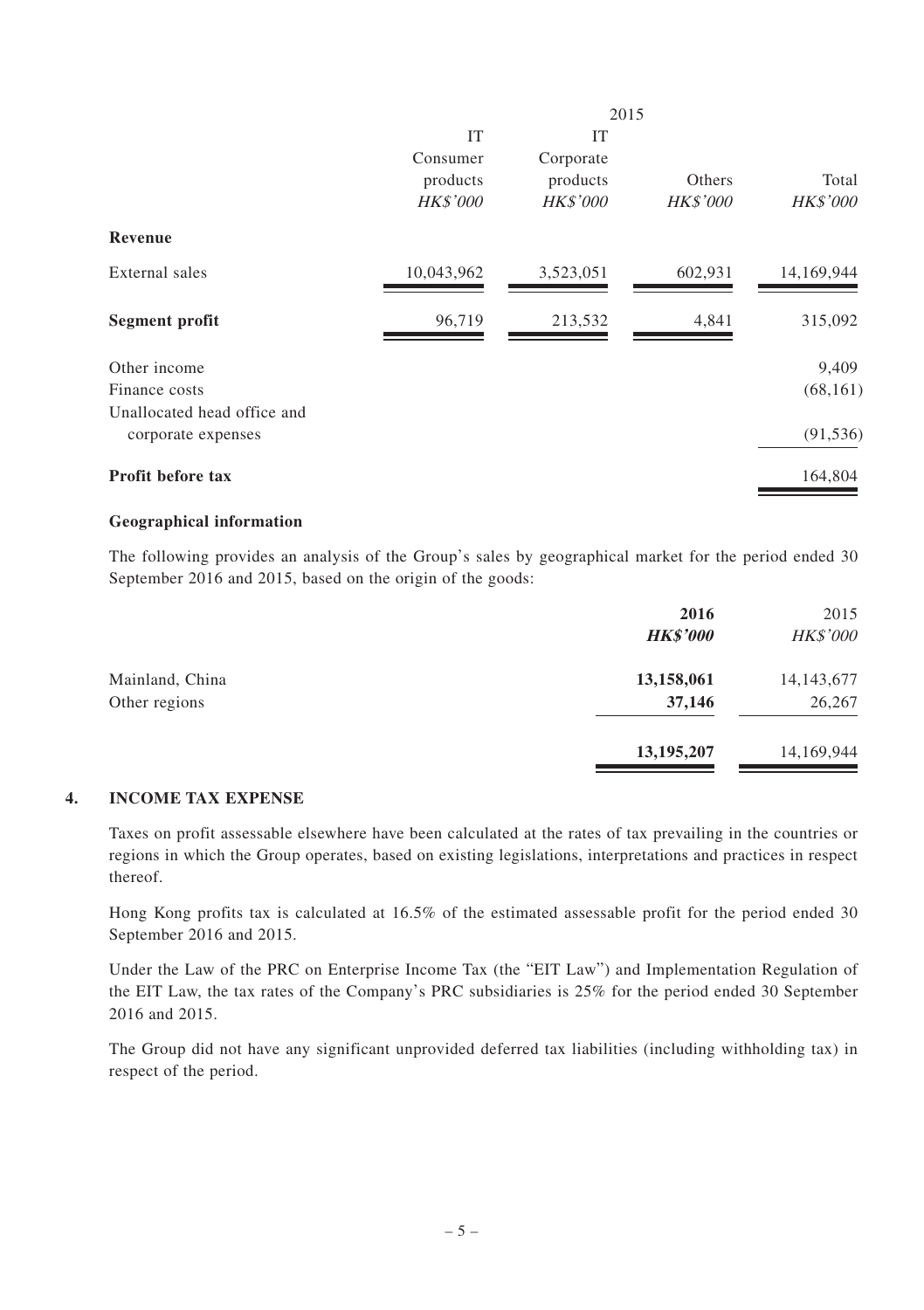### **5. EARNINGS PER SHARE**

#### **From continuing and discontinued operations**

The calculation of the basic and diluted earnings per share attributable to owners of the Company is based on the following data:

|                                 | For the three months ended |                 | For the nine months ended |                 |
|---------------------------------|----------------------------|-----------------|---------------------------|-----------------|
|                                 | 30 September               |                 | 30 September              |                 |
|                                 | 2016                       | 2015            | 2016                      | 2015            |
|                                 | <b>HK\$'000</b>            | <b>HK\$'000</b> | <b>HK\$'000</b>           | <b>HK\$'000</b> |
| Earnings                        |                            |                 |                           |                 |
| Profit for the year             |                            |                 |                           |                 |
| attributable to owners of       |                            |                 |                           |                 |
| the Company                     | 43,419                     | 32.723          | 170,646                   | 121,932         |
|                                 |                            |                 |                           |                 |
|                                 | 2016                       | 2015            | 2016                      | 2015            |
|                                 | $\theta$                   | '000            | $\boldsymbol{v}$          | '000            |
| Number of Share                 |                            |                 |                           |                 |
| Weighted average number of      |                            |                 |                           |                 |
| ordinary shares and convertible |                            |                 |                           |                 |
| preference shares for the       |                            |                 |                           |                 |
| purpose of basic and diluted    |                            |                 |                           |                 |
| earnings per share              | 2,570,520                  | 2.570.520       | 2,570,520                 | 2.570.520       |

As there was no diluted shares during the three months and the nine months ended 30 September 2016 and 2015, the diluted earnings per share was same as basic earnings per share.

#### **From continuing operations**

The calculation of the basic and diluted earnings per share from continuing operation attributable to the owners of the Company is based on the following data:

|                                                                                        | For the three months ended<br>30 September |                         | For the nine months ended<br>30 September |                         |
|----------------------------------------------------------------------------------------|--------------------------------------------|-------------------------|-------------------------------------------|-------------------------|
|                                                                                        | 2016<br><b>HK\$'000</b>                    | 2015<br><b>HK\$'000</b> | 2016<br><b>HK\$'000</b>                   | 2015<br><b>HK\$'000</b> |
| Earnings                                                                               |                                            |                         |                                           |                         |
| Profit for the year<br>attributable to owners of                                       |                                            |                         |                                           |                         |
| the Company                                                                            | 43,419                                     | 32,723                  | 170,646                                   | 121,932                 |
| Add:                                                                                   |                                            |                         |                                           |                         |
| (Profit)/Loss for the period from<br>discontinued operation                            | 141                                        | 1,306                   | (644)                                     | 3,160                   |
| Earnings for the purpose of<br>basic and diluted earnings<br>per share from continuing |                                            |                         |                                           |                         |
| operations                                                                             | 43,560                                     | 34,029                  | 170,002                                   | 125,092                 |

The denominators used are the same as those detailed above for both basic and diluted earnings per share.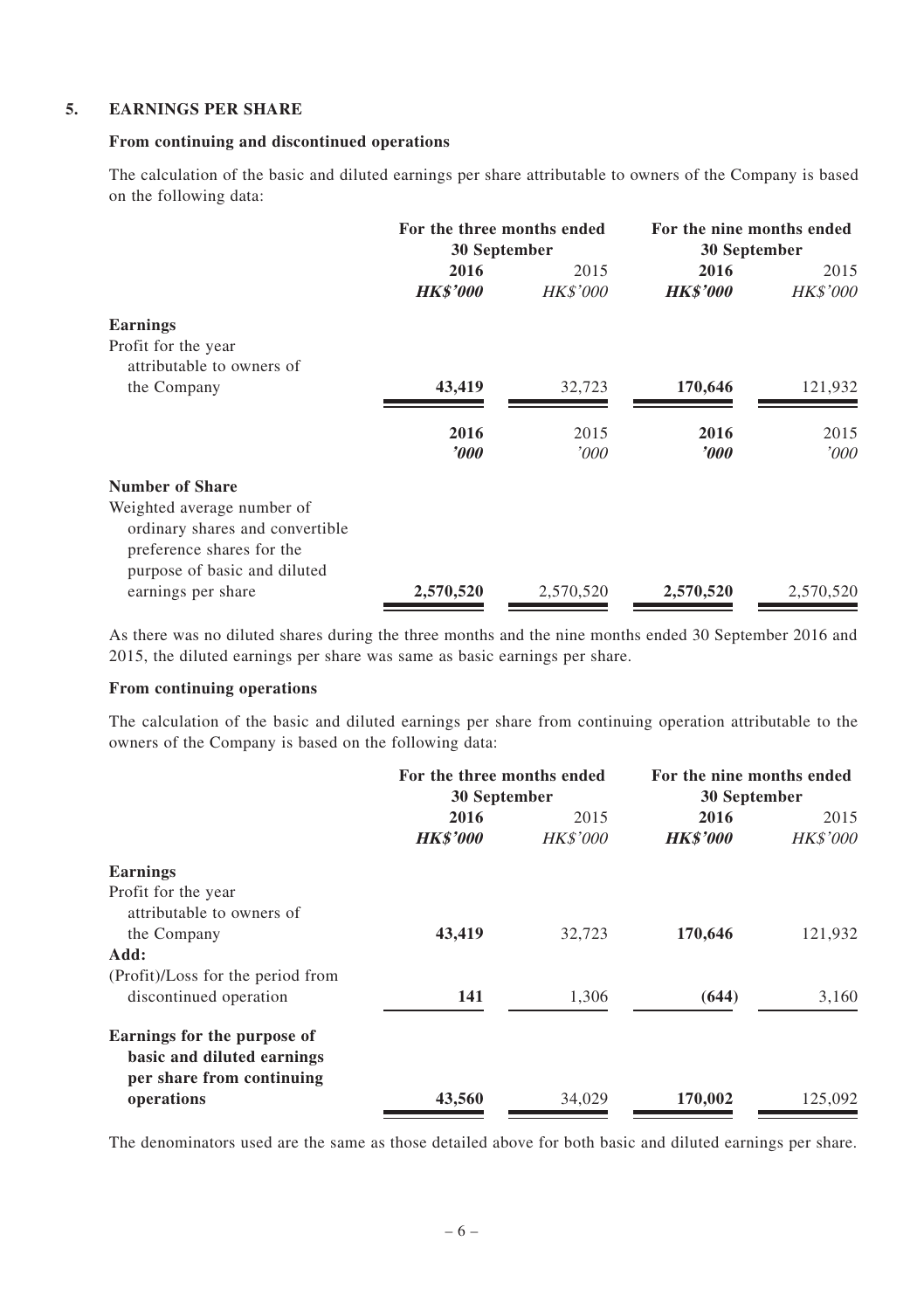#### **From discontinued operation**

The basic and diluted loss per share from discontinued operation for the three months ended 30 September 2016 is HK0.005 cents (2015: HK0.05 cents) based on the loss for the period of approximately HK\$141,000 (2015: HK\$1.31 million). Whereas the basic and diluted earnings per share from discontinued operation for the nine months ended 30 September 2016 is HK0.025 cents (2015 loss: HK0.12 cents) based on the profit for the period of approximately HK\$644,000 (2015 loss: HK\$3.16 million).

The denominators used are the same as those detailed above for both basic and diluted earnings per share.

## **6. RESERVES**

During the period under review, there was no movement to and from any reserves.

## **7. DISCONTINUED OPERATION**

The results of the consumer electronic products for the period ended 30 September 2016 and 2015 were as follows:

|                                                          | 2016            | 2015            |
|----------------------------------------------------------|-----------------|-----------------|
|                                                          | <b>HK\$'000</b> | <b>HK\$'000</b> |
| Revenue                                                  | 372             | 147,772         |
| Cost of sales                                            | (729)           | (147, 155)      |
| Gross (loss)/profit                                      | (357)           | 617             |
| Other income                                             | 246             | 34              |
| Distribution of selling expenses                         |                 | (795)           |
| Administrative expenses                                  | 797             | (2,978)         |
| Finance costs                                            | (42)            | (38)            |
| Profit/(loss) before taxation                            | 644             | (3,160)         |
| Income tax expenses                                      |                 |                 |
| Profit/(loss) for the period from discontinued operation | 644             | (3,160)         |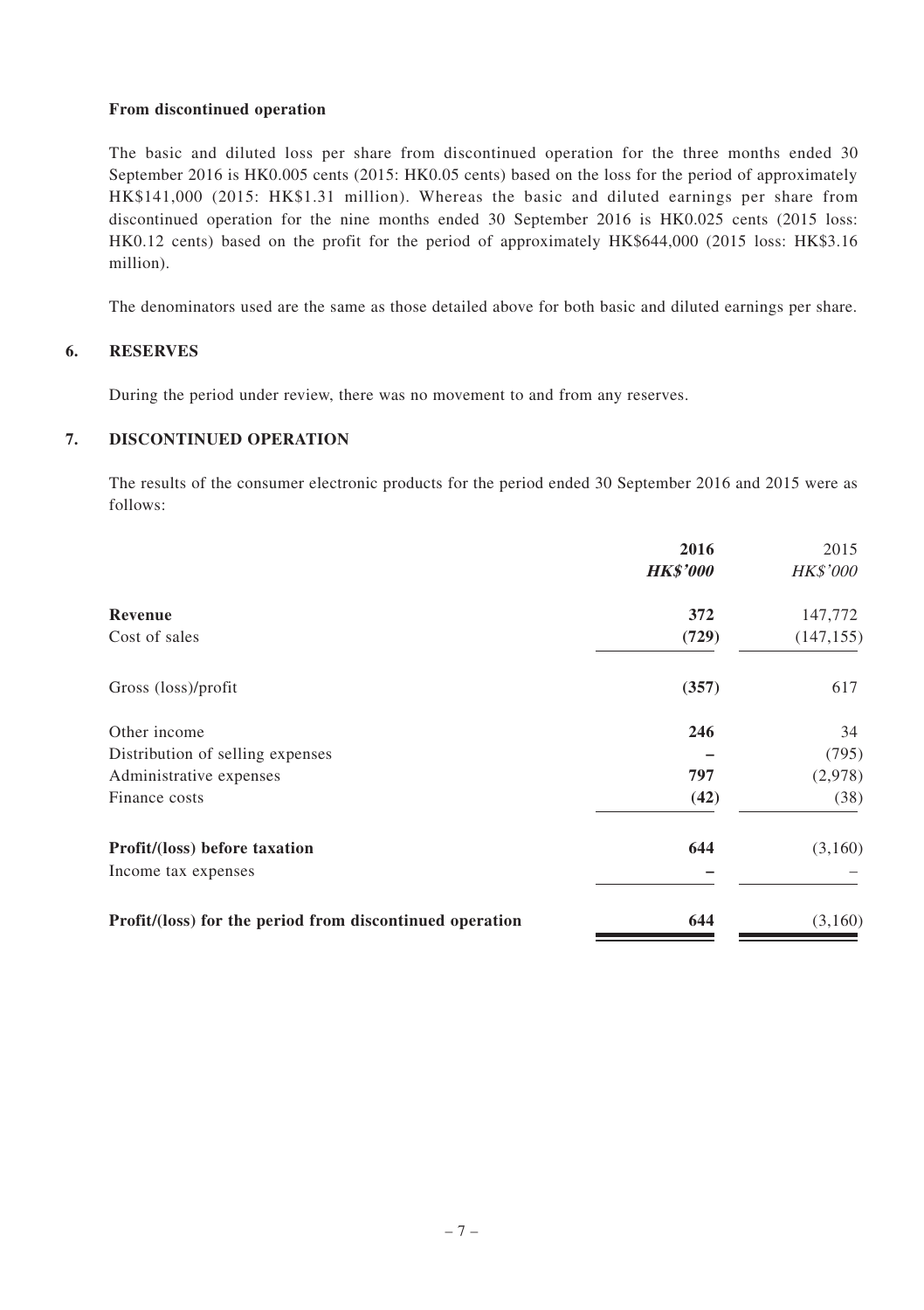# **DIVIDENDS**

The Directors do not recommend the payment of any dividend for the period ended 30 September 2016 (2015: nil).

The payment of a final dividend of HK\$0.02 per share for the year ended 31 December 2015 has been resolved and declared at the general meeting of the Company held on 19 May 2016. The date of payment was on 7 June 2016.

## **BUSINESS REVIEW**

For the nine months ended 30 September 2016, global economic recovery remained slow and imbalance with economic prospects continue to be relatively sluggish. China continued to strengthen its coordination in macroeconomic policies which saw the economy gradually stabilized in the third quarter of 2016 with consumption increased while maintaining its stability, however, export still remained weak. In the first three quarters of 2016, the Group strived to facilitate the layout and expansion of big data mining, cloud services and other emerging businesses, continued to forge its internet marketing platform, introduced new product lines like smart life, audiovisual entertainment and others. At the same time, the Group strengthened its risk management and control as well as processed optimization to promote the overall stability and efficient business development. For the nine months ended 30 September 2016, the Group maintained stable operation of the core businesses and achieved a sound earnings growth.

For the nine months ended 30 September 2016, the Group recorded revenue of approximately HK\$13,195.21 million, representing a decrease of 6.88% as compared with that in the corresponding period of the last financial year due to the impact of the RMB exchange rate fluctuation. The overall gross profit margin in the first three quarters of 2016 was 4.04%, representing an increase of approximately 0.22% as compared with that in the corresponding period of the last financial year, such increase was mainly due to the adjustment of the Group's low gross profit margin of its IT consumer product lines and at the same time maintaining the stable benefits of its IT corporate product lines. For the nine months ended 30 September 2016, profit attributable to shareholders amounted to approximately HK\$170.65 million, representing an increase of 39.95% as compared with that in the corresponding period of the last financial year, and basic earnings per share amounted to HK6.64 cents, representing an increase of approximately HK1.90 cents as compared with HK4.74 cents in the corresponding period of the last financial year.

**IT consumer products distribution business:** due to the slow-moving demand of the PC market globally and in China, the Group reduced those product lines with relatively lower gross profit margin and higher market risk. At the same time, it accelerated its assets turnover and controlled its expenses stringently. Hence, the revenue of the Group's IT consumer products distribution business decreased by 30.89% to HK\$6,941.16 million as compared with that in the corresponding period of last year, however, profit was up by 16.78% to HK\$112.95 million as compared with that in the corresponding period of last year.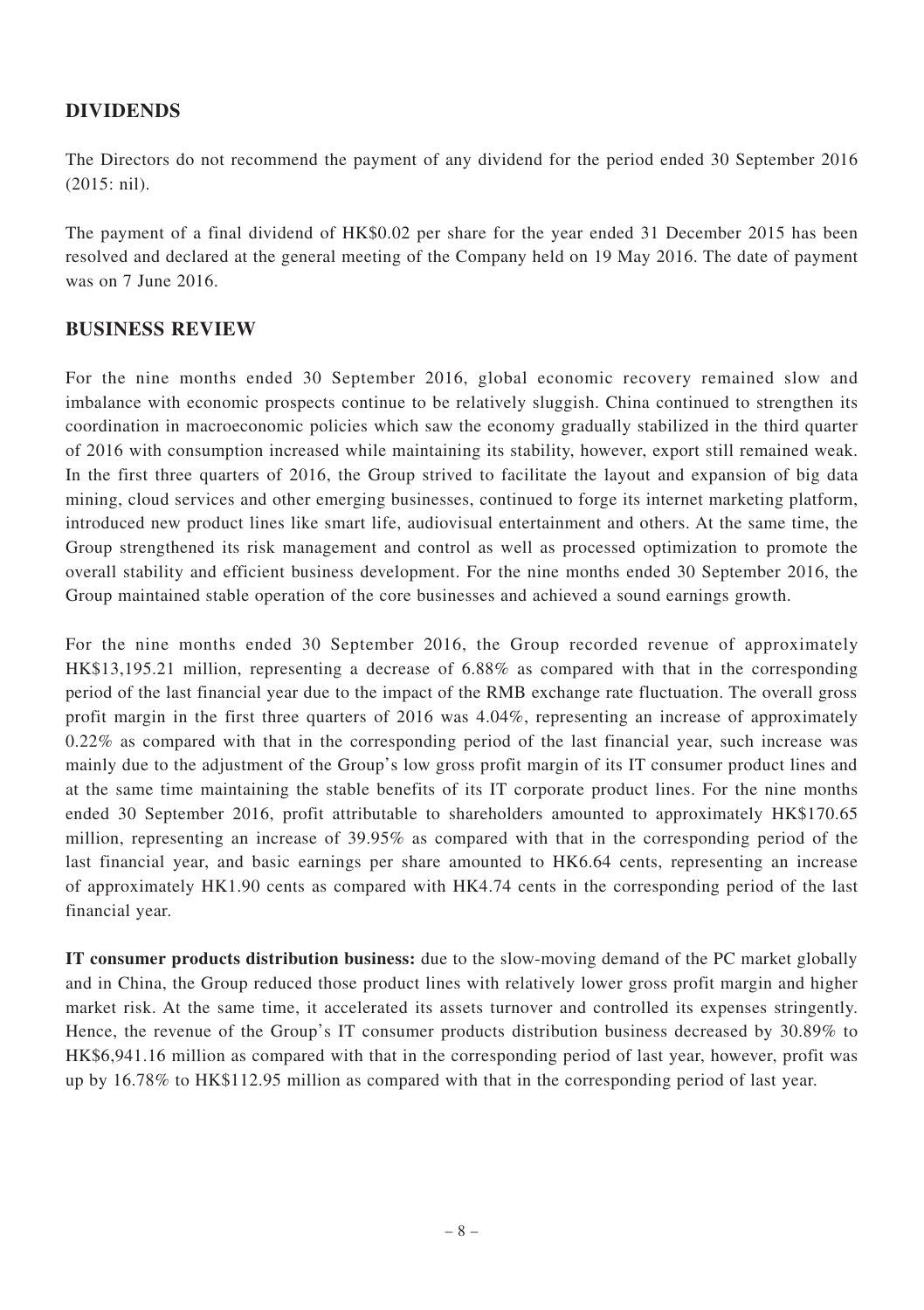**IT corporate products distribution business:** the Group continued to deepen the cooperation with international IT providers in terms of localization, domestic brands and production in the software aspects. It accelerated the application and implementation of comprehensive industry solution in big data mining and cloud services, increased the investments and optimization of its technology system and professional service system. Due to the impact of exchange rate fluctuation, the revenue of the Group's IT corporate products distribution business decreased by 3.45% to HK\$3,401.41 million as compared with that in the corresponding period of last year and profit was down by 5.44% to HK\$201.92 million.

**Other business:** the revenue of other business increased by 373.13% to HK\$2,852.64 million as compared with that in the corresponding period of last year whilst its profit increased by 269.16% to HK\$17.87 million as a result of the strengthening of the commercial cooperation in location-based service business.

To enhance the trading liquidity of the shares of the Company and to promote the Company's corporate image to public investors, the Company submitted an application for the Transfer of Listing to the Stock Exchange on 28 April 2015 and 6 November 2015 respectively. The application lapsed on 6 May 2016 and no re-submission has been made at this stage. For further details, please refer to the announcements of the Company dated 28 April 2015, 6 November 2015 and 6 May 2016. The Company may make resubmission as and when the Board considers appropriate and further updates will be provided by the Company from time to time as and when appropriate.

In 2015, the management of Changhong Overseas Development Limited ("CHOD") reported to the Board that a former employee of CHOD had misappropriated certain assets of CHOD and the case was reported to the Hong Kong Police on 14 June 2015 (the "Incident"). The Incident had a material adverse impact on the financial position of the CHOD. An independent committee has been established to investigate the Incident. As at the date of this report, most claims/suits have been settled between the purported suppliers and CHOD and only negotiation with one purported supplier was still continuing but no further action has been taken by that particular supplier. For further details, please refer to the announcements of the Company dated 15 June 2015, 19 June 2015, 20 July 2015 and 19 October 2015. Further updates will be provided by the Company from time to time as and when appropriate.

On 13 April 2016, Mr. Tang Yun tendered his resignation as an executive director with effect from 13 April 2016 as Mr. Tang Yun would like to devote more time to his other business commitments. For further details, please refer to the announcement of the Company dated on the even date.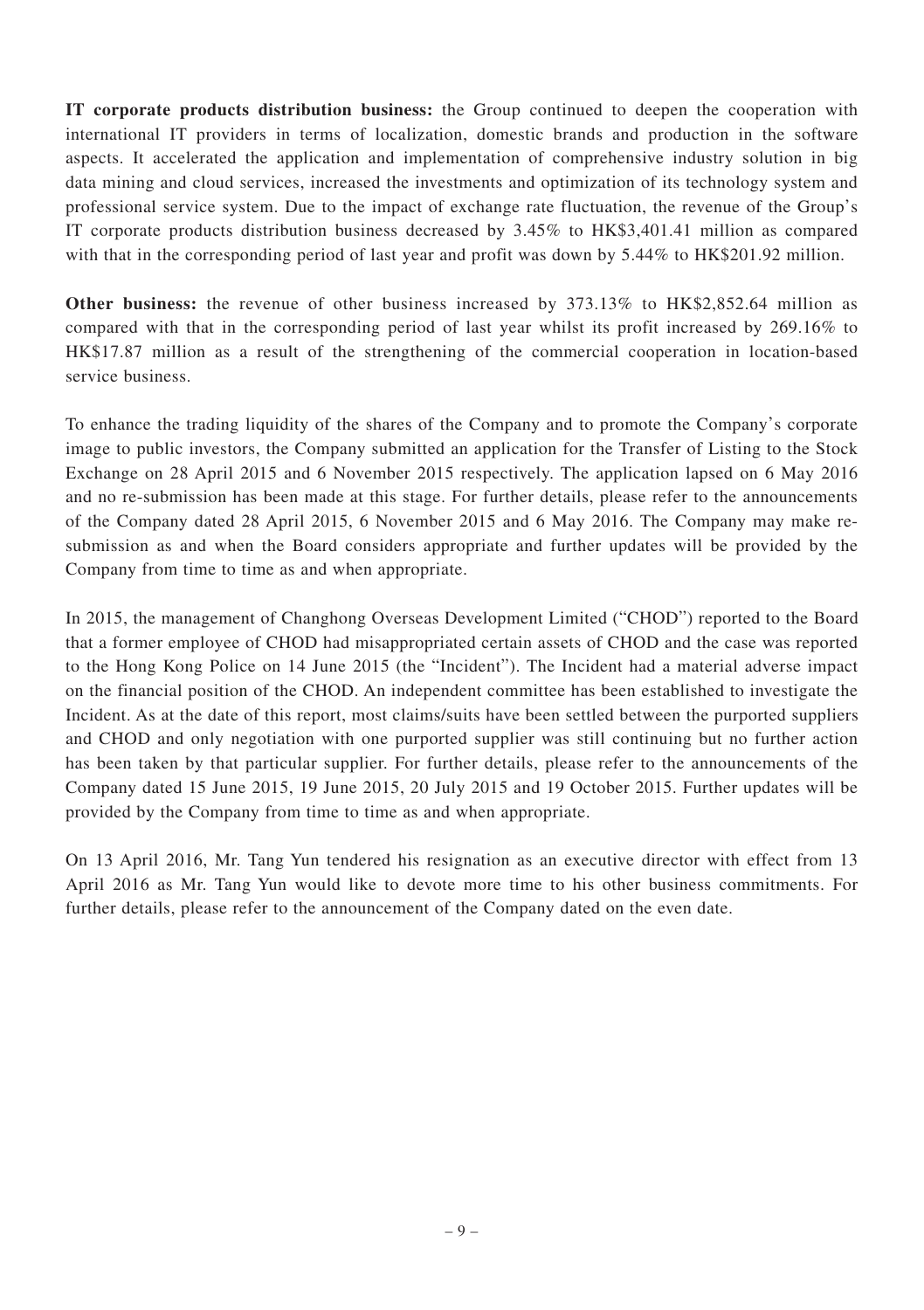# **OUTLOOK**

China's economy is expected to be moderately stable in 2016 and accelerates its structural reform of the supply front while maintaining the total demand. The Group will continue its corporate development strategy, deepen the development of big data mining and build up nationwide marketing service platforms. Meanwhile, it will promote the optimization and upgrading of its internet business-tobuisness marketing platforms and be innovative in business models of integrated development. The Group will continue to commit to providing more business opportunities and value-added services for its partners and cooperate with them by creating a win-win ecophere, thereby create greater value for the shareholders.

## **CORPORATE GOVERNANCE**

The Company endeavours to adopt prevailing best corporate governance practices. For the nine months ended 30 September 2016, the Company had complied with all the code provisions set out in the Corporate Governance Code contained in Appendix 15 of the GEM Listing Rules.

## **AUDIT COMMITTEE**

The primary responsibilities of the audit committee of the Company (the "Audit Committee") are to review and supervise the financial reporting process and internal control system of the Group. The members of the Audit Committee are Mr. Jonathan Chan Ming Sun (chairman), Mr. Robert Ip Chun Chung, Mr. Sun Dongfeng and Mr. Cheng Yuk Kin.

The Audit Committee has reviewed the Group's results for the period ended 30 September 2016 and has provided advice and comments thereon.

# **REMUNERATION COMMITTEE**

The primary responsibilities of the remuneration committee of the Company (the "Remuneration Committee") are to review and make recommendation for the remuneration policy of the directors and senior management. The members of the Remuneration Committee are Mr. Jonathan Chan Ming Sun (chairman), Mr. Robert Ip Chun Chung, Mr. Sun Dongfeng and Mr. Zhu Jianqiu.

## **NOMINATION COMMITTEE**

The primary responsibilities of the nomination committee of the Company (the "Nomination Committee") are to formulate nomination policy and make recommendation to the Board on nomination and appointment of directors and board succession. The members of the Nomination Committee are Mr. Zhao Yong (chairman), Mr. Robert Ip Chun Chung, Mr. Sun Dongfeng and Mr. Jonathan Chan Ming Sun.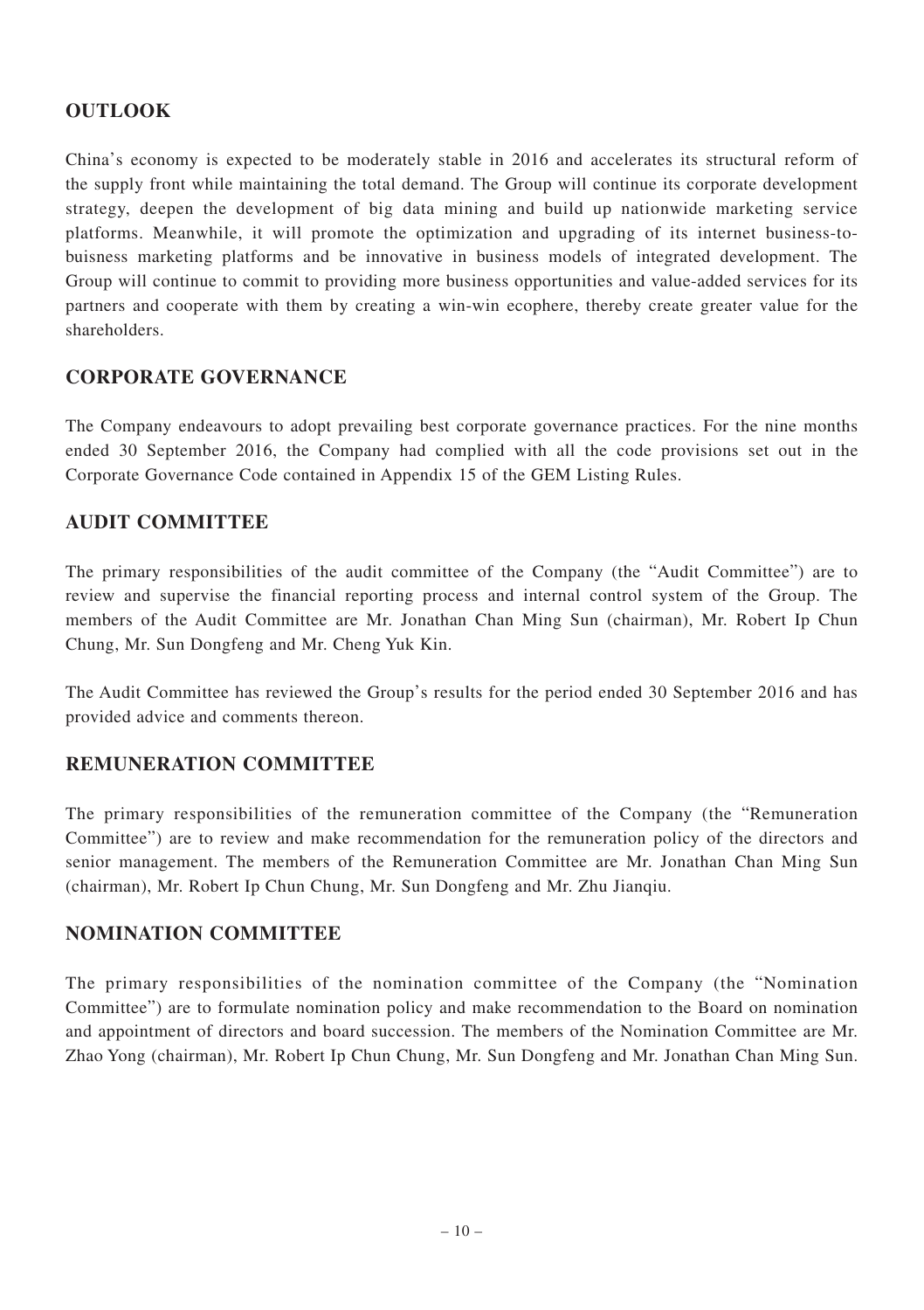# **PURCHASE, SALE AND REDEMPTION OF THE COMPANY'S LISTING SECURITIES**

During the period under review, neither the Company nor any of its subsidiaries had purchased, sold or redeemed any of the Company's listed securities.

# **INTERESTS OF THE DIRECTORS IN THE COMPANY**

As at 30 September 2016, the interests or short positions of the Directors and chief executives of the Company in the ordinary shares of the Company (the "Shares"), underlying Shares or debentures of the Company or any of its associated corporations (within the meaning of Part XV of the Securities and Futures Ordinance (Chapter 571 of the laws of Hong Kong) (the "SFO")) which are required (a) to be notified to the Company and the Stock Exchange pursuant to Division 7 and 8 of Part XV of the SFO (including interests or short positions which they are taken or deemed to have under such provisions of the SFO); or (b) pursuant to Section 352 of the SFO, to be recorded in the register referred to therein; or (c) have to be notified to the Company and the Stock Exchange pursuant to the required standards of dealing by directors as referred to in Rule 5.46 of the GEM Listing Rules were as fallows:

| <b>Name of Director</b>                    | Capacity                                 | Number of<br>ordinary<br><b>Shares</b> held | Approximate<br>percentage<br>оf<br>interest |
|--------------------------------------------|------------------------------------------|---------------------------------------------|---------------------------------------------|
| Mr. Zhu Jiangiu<br>("Mr. Zhu") (Note $1$ ) | Interests in a controlled<br>corporation | $82,415,762$ (L)                            | 5.67%                                       |

Notes:

(1) Mr. Zhu is the sole shareholder of the Typical Faith Limited, which in turn is holding the 82,415,762 Shares.

Save as disclosed in this paragraph, as at 30 September 2016, none of the Directors or chief executives of the Company had interests in any securities of the Company or any of its associated corporations (within the meaning of Part XV of the SFO) which are required (a) to be notified to the Company and the Stock Exchange pursuant to Divisions 7 and 8 of Part XV of the SFO (including interests or short positions which they are taken or deemed to have under such provisions of the SFO); or (b) pursuant to section 352 of the SFO, to be recorded in the register referred to therein; or (c) have to be notified to the Company and the Stock Exchange pursuant to the required standards of dealing by directors as referred to in Rule 5.46 of the GEM Listing Rules.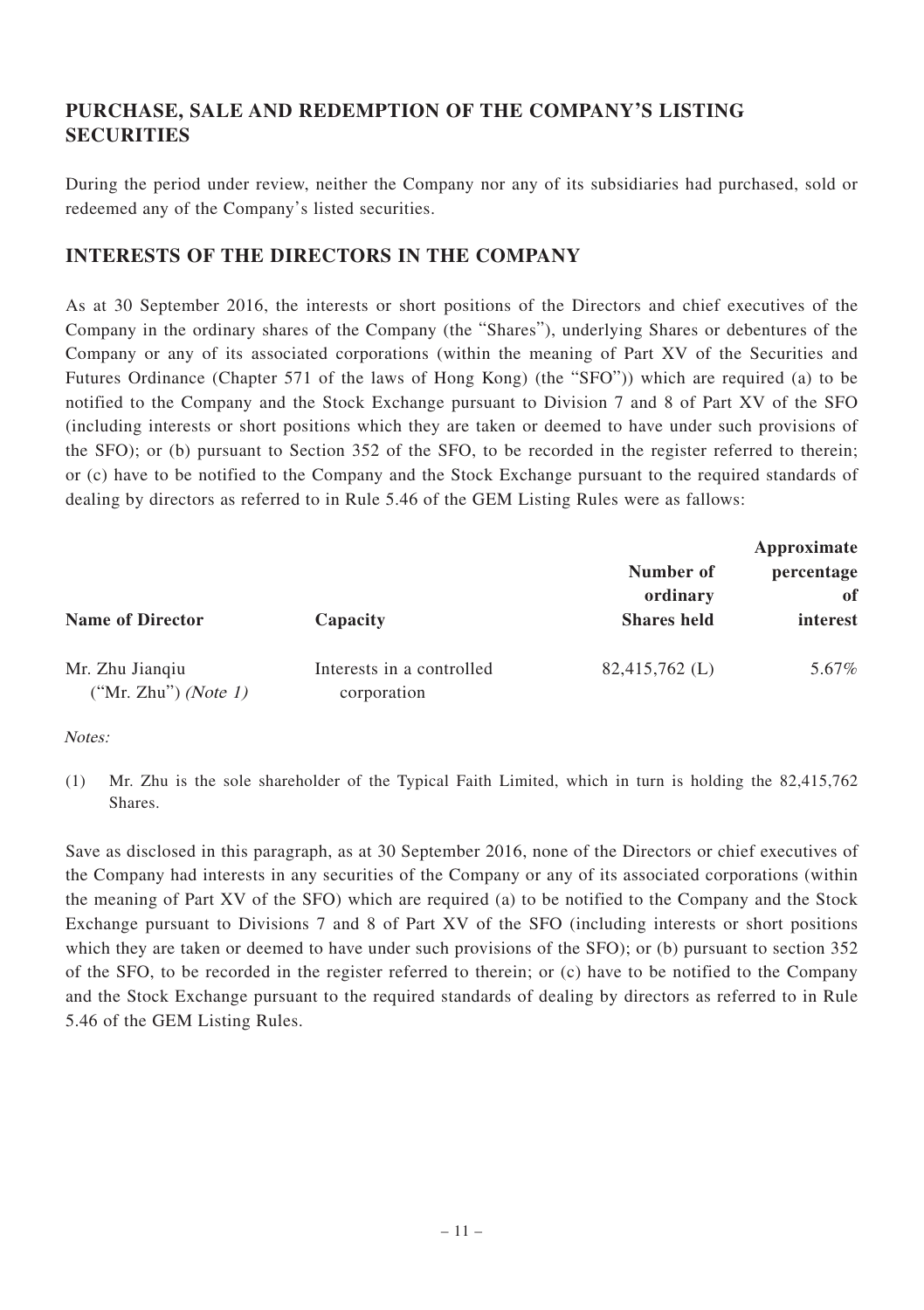# **DIRECTORS' RIGHTS TO ACQUIRE SHARES OR DEBENTURES**

At no time during the period under review were rights to acquire benefits by means of the acquisition of shares in or debentures of the Company granted to any Director or their respective spouse or minor children, or were any such rights exercised by them; or was the Company, its holding company, or any of its subsidiaries a party to any arrangement to enable the directors to acquire such rights in any other body corporate.

## **INTERESTS OF THE SUBSTANTIAL SHAREHOLDERS IN THE COMPANY**

So far as was known to the Directors, as at 30 September 2016, the interests or short position of the persons or companies (not being a Director or chief executive of the Company) whose interests in the Shares or underlying Shares or debentures of the Company which would fall to be disclosed or were notified to the Company and the Stock Exchange pursuant to the positions under Divisions 2 and 3 of Part XV of the SFO as recorded in the register required to be kept under section 336 of the SFO or who were directly or indirectly deemed to be interested in 5% or more of the nominal value of any class of share capital carrying rights to vote in all circumstances at general meeting of any member of the Group were as follows:

### **Long positions in shares**

| Name of substantial shareholder                                  | Capacity                                                      | Class of<br>shares     | Number of shares held                                      | Approximate<br>percentage of<br>interest in<br>relevant class<br>of shares<br>(Notes1) |
|------------------------------------------------------------------|---------------------------------------------------------------|------------------------|------------------------------------------------------------|----------------------------------------------------------------------------------------|
| Sichuan Changhong Electric Co., Limited<br>("Sichuan Changhong") | Interest of controlled<br>corporation and<br>beneficial owner | Ordinary<br>Preference | $1,008,368,000$ (L) (Note 2)<br>1,115,868,000 (L) (Note 3) | 69.32%<br>100.00%                                                                      |
| Changhong (Hong Kong)<br><b>Trading Limited</b>                  | Interest of controlled<br>corporation and<br>beneficial owner | Ordinary<br>Preference | 913,000,000 (L) (Note 4)<br>1,115,868,000 (L) (Note 3)     | 62.76%<br>100.00%                                                                      |
| Fit Generation Holding Limited                                   | Beneficial owner                                              | Ordinary<br>Preference | 897,000,000 (L)<br>$1,115,868,000$ (L)                     | 61.66%<br>100.00%                                                                      |
| Sichuan Investment Management<br>Company Limited (Note 5)        | Beneficial owner                                              | Ordinary               | 83,009,340 (L)                                             | 5.70%                                                                                  |
| Typical Faith Limited (Note 6)                                   | Beneficial owner                                              | Ordinary               | 82,415,762 (L)                                             | 5.67%                                                                                  |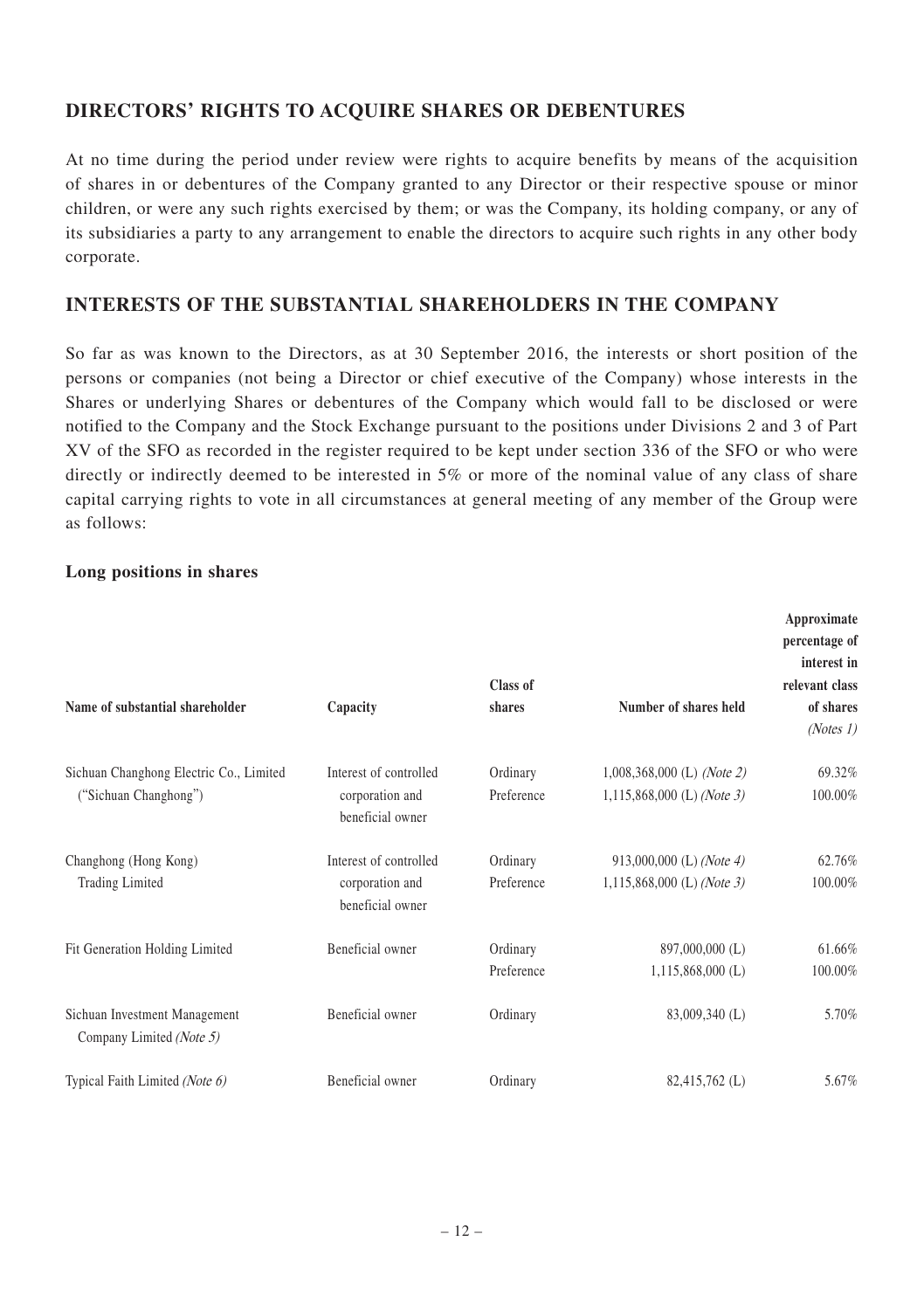## Notes:

- 1. The percentages are calculated based on the total number of Shares and preference shares of the Company in issue as at 30 September 2016, which were 1,454,652,000 and 1,115,868,000, respectively.
- 2. Of the 1,008,368,000 Shares held by Sichuan Changhong, 95,368,000 Shares were held directly, 16,000,000 Shares were held through its wholly-owned subsidiary, Changhong (Hong Kong) Trading Limited and 897,000,000 Shares were held through Fit Generation Holding Limited, which is wholly– owned by Changhong (Hong Kong) Trading Limited.
- 3. 1,115,868,000 preference shares were held by Fit Generation Holding Limited, which is wholly– owned by Changhong (Hong Kong) Trading Limited, which is a wholly-owned subsidiary of Sichuan Changhong.
- 4. Of the 913,000,000 Shares, 16,000,000 Shares were held directly and 897,000,000 Shares were held through Fit Generation Holding Limited.
- 5. Upon completion the acquisition of the entire issued share capital of Wide Miracle Limited on 5 June 2014, Sichuan Investment Management Company Limited ceased to be a connected person of the Company and its shareholding in the Company is counted towards public float.
- 6. Typical Faith Limited is wholly-owned by Mr. Zhu.

Save as disclosed above, as at 30 September 2016, the Directors were not aware of any other person who had an interest or short position in the Shares or underlying Shares of the Company which would fall to be disclosed under Divisions 2 and 3 of Part XV of the SFO, or who was interested in 5% or more of the nominal value of any class of share capital, or options in respect of such capital, carrying rights to vote in all circumstances at general meetings of the Company.

# **DIRECTOR'S INTEREST IN A COMPETING BUSINESS**

Sichuan Changhong is a substantial shareholder of the Company established in the PRC of which shares are listed on the Shanghai Stock Exchange. Sichuan Changhong is principally engaged in the wholesale business of consumer home electronics items under the name of "Changhong".

Save as disclosed in this paragraph, none of the Directors or the substantial shareholders of the Company (as defined in the GEM Listing Rules) had an interest in a business which competes or may compete with the business of the Group during the period under review.